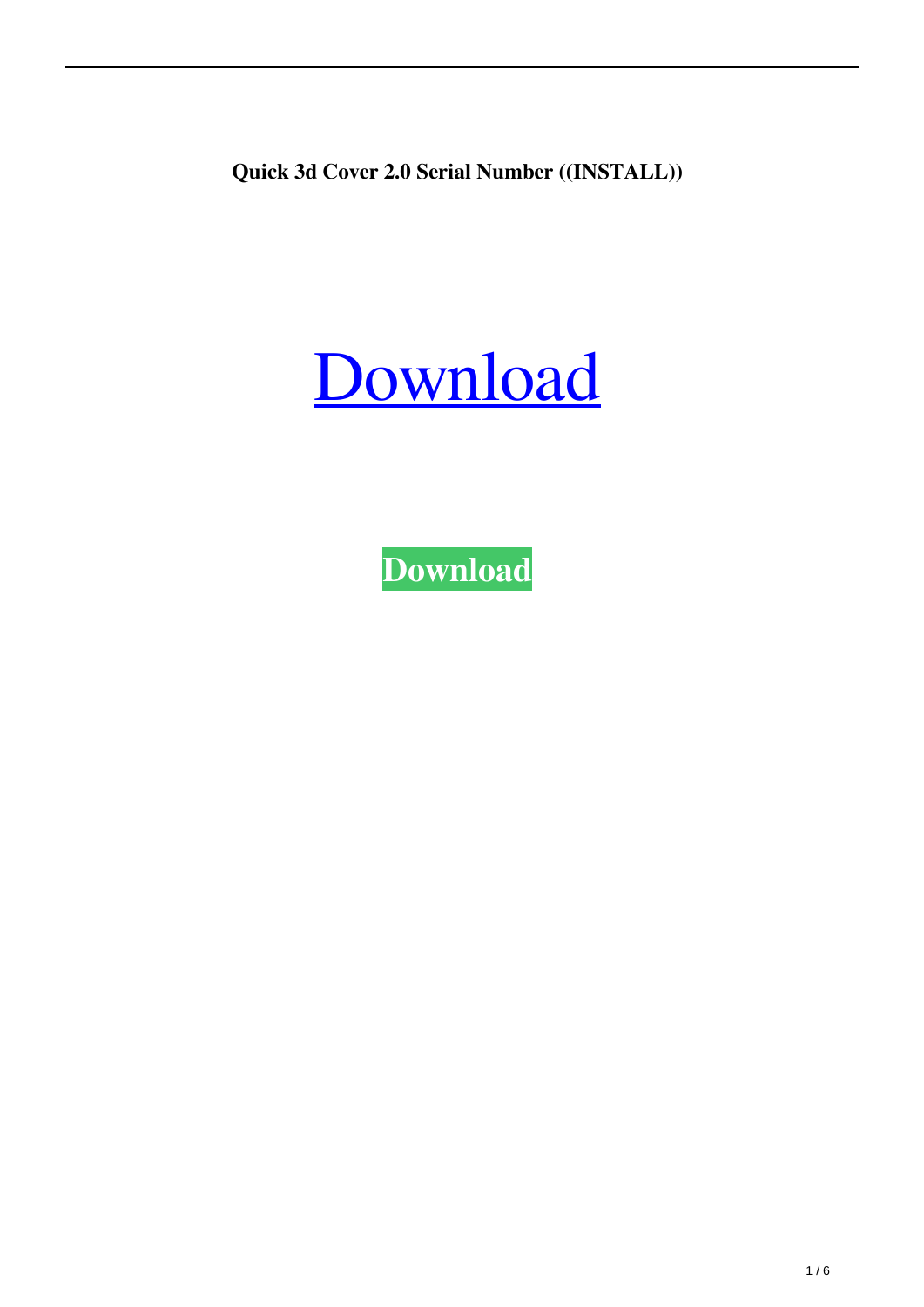[FREE DOWNLOAD] Quick 3D Cover 2.0 by NewTek. 8 Jan - 4 min - Uploaded by David Plank Quick 3d Cover is a Quickly 3D Generate cover art software. Quick 3d Cover by New Tek and sold at Photokonnection.net. 31 Dec - 2 min - Uploaded by Hero2000 Quick 3D Cover is a Quickly 3D Generate cover art software. Quick 3d Cover by New Tek and sold at Photokonnection.net. Quick 3D Cover 2.0 Free Download Demo by Nokisoft. Download Quick 3D Cover - Free 3D modeling software. Create your own covers in a flash! Turn your 3D model into a high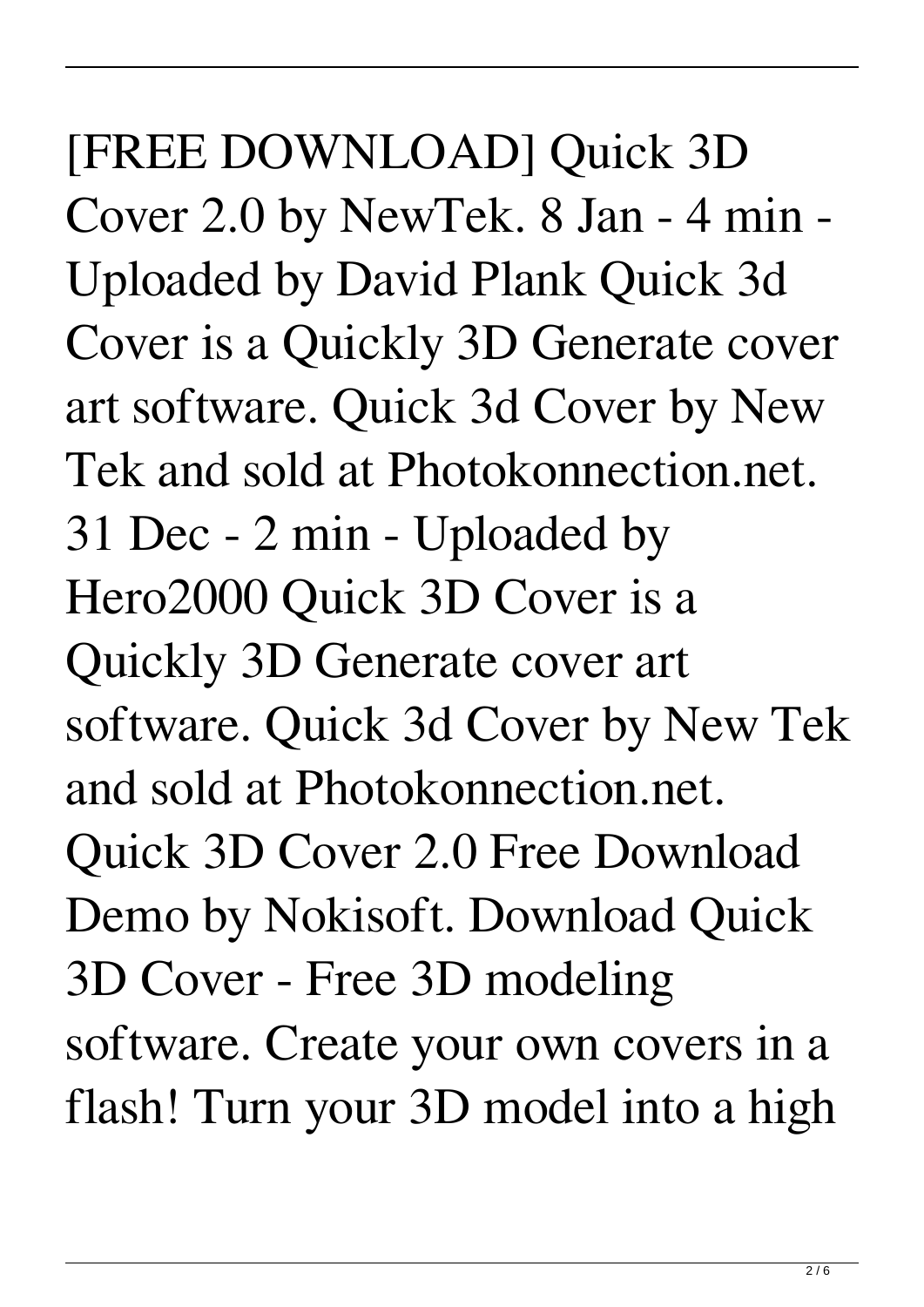quality.. Download Quick 3D Cover 2.0.0.664.20140528.2.664 Free by NewTek. Download Quick 3D Cover 2.0 - Free 3D modelling software. Create your own covers in a flash! Turn your 3D model into a high quality. Quick 3D Cover 2.0 - Free 3D modeling software. Create your own covers in a flash! Turn your 3D model into a high quality.. Download Quick 3D Cover 2.0.0.664.20140528.2.664 Free by NewTek. 8 Jan - 4 min - Uploaded by David Plank Quick 3d Cover is a Quickly 3D Generate cover art software. Quick 3d Cover by New Tek and sold at Photokonnection.net.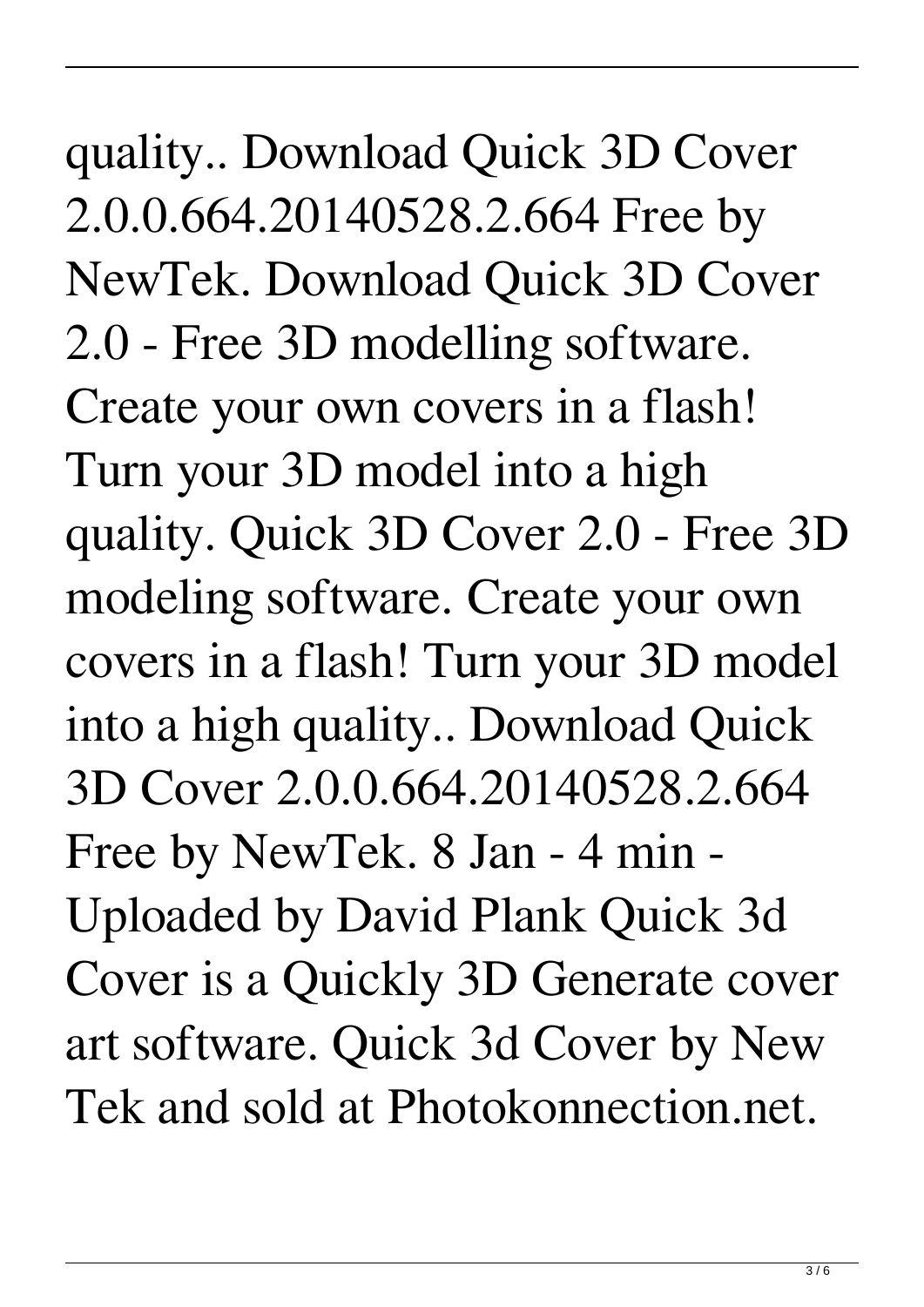## Haiti at the 2019 Pan American Games Haiti competed at the 2019 Pan American Games in Lima, Peru from July 26 to August 11, 2019. Athletics (track and field) Haiti entered six athletes (3 men and 3 women) to the athletics competition. Rosters Men Women Beach volleyball Haiti qualified a women's beach volleyball team for the Games by receiving an unused ranking from the 2018 Pan American Beach Volleyball Championship. The team participated in the tournament. Cycling Haiti entered a squad of five cyclists to compete in the men's and women's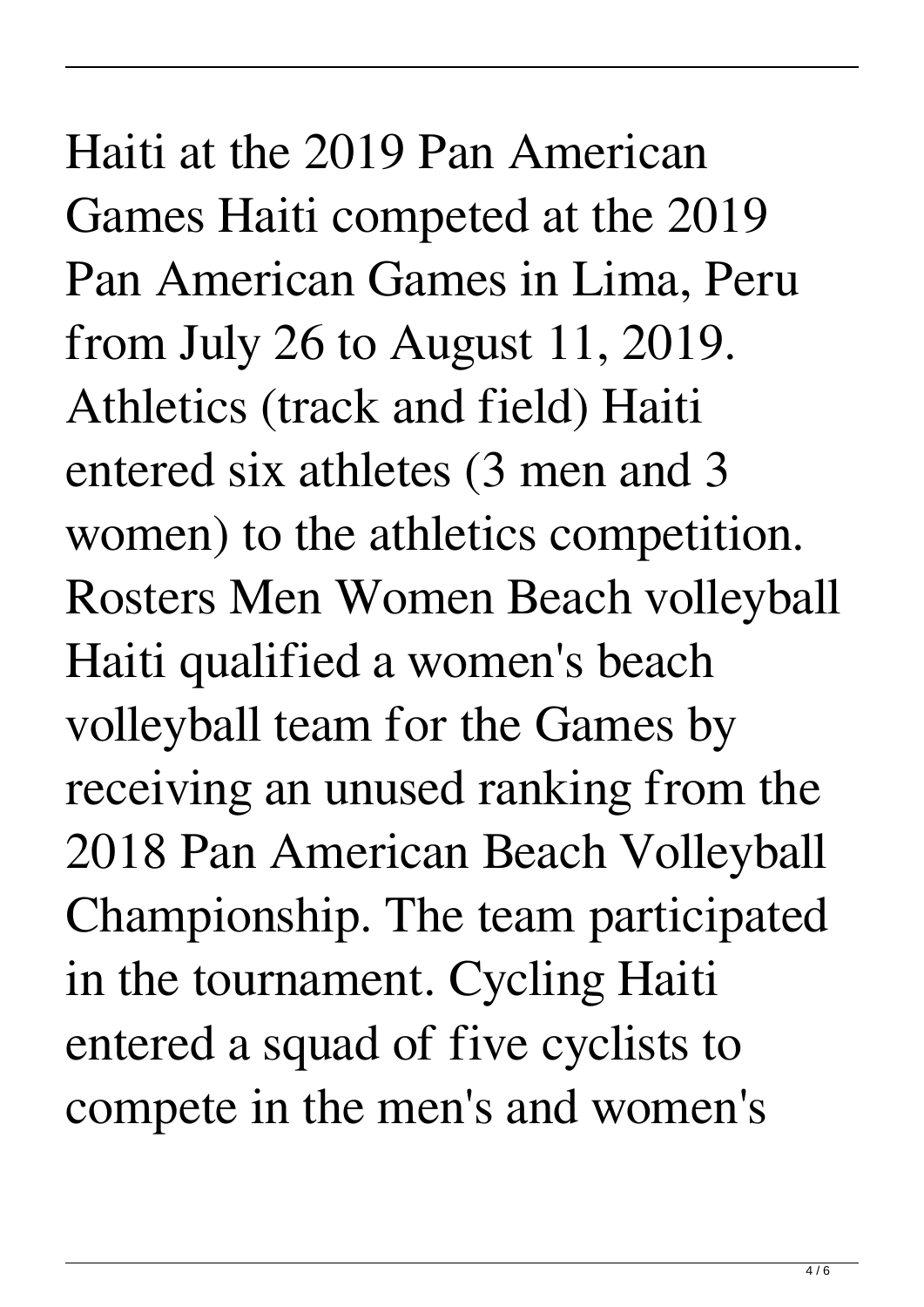races, respectively. Road Men Women Equestrian Haiti entered one equestrian athlete to compete in the Games.

Quick 3D Cover 2.0 Serial Number (320) Все публикуемые файлы содержат скопированные авторские права с оригинала и должны быть распространены без ограничений на общедоступность. Оригинал авторской продукции содержит доступ к такой же полноценной экранизации. Важные функции Пример корректной копии Подготовительные команды